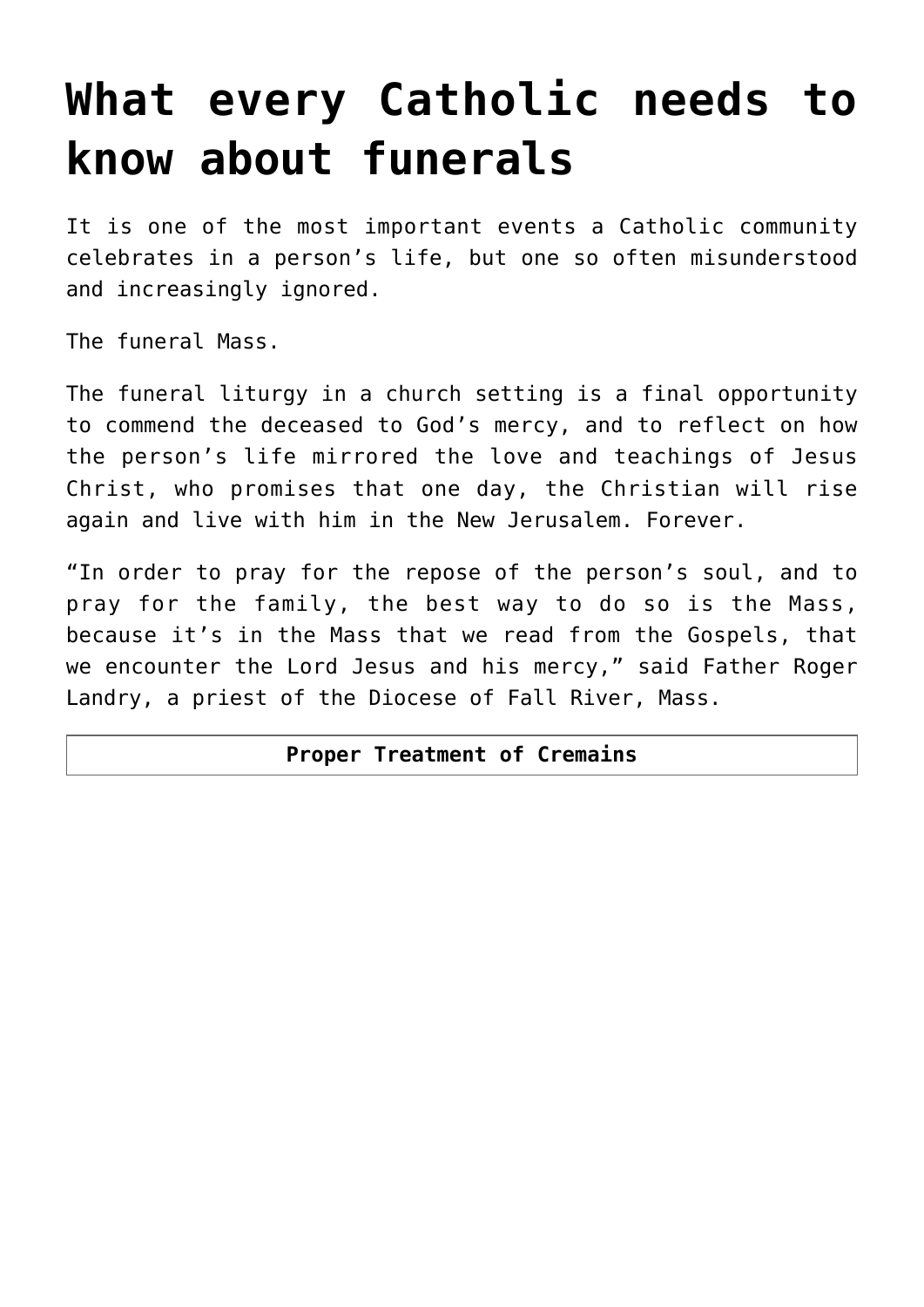Previously banned for centuries because of its connotations with ancient pagan burial customs, cremation is becoming more popular in Catholic burial rites.The Church allowed cremations in 1963, with the understanding that the body would be cremated after the funeral Mass. The Church subsequently relaxed its rules in 1997 to allow cremains to be blessed during the funeral.

Under present canon law, cremains must receive a proper burial in consecrated ground, or be placed inside a cremain niche in a mausoleum. Scattering the ashes at sea or keeping

them on a fireplace mantel are prohibited for Catholics. "We would never keep someone's casket in the living room, or dismember someone and scatter them out to sea from a plane. We would recoil because there would be something grotesque about that," said Father Roger Landry, who encourages his flock at St. Anthony de Padua Church in New Bedford, Mass., to have a full-body burial.

"It's important for us as Catholics to be countercultural in the way we are buried," Father Landry said. "To be buried as Christ was buried is a value of great importance for the Church. A lot of times Catholics today are being infected with a pagan spirit that we are our soul, rather than a body/soul unity. The early Christians never cremated their dead, never, because that's what the pagans did. Now it's happening again."

The Cremation Association of North America reported that cremations accounted for about 40 percent of deaths in 2010, and estimated that figure could increase to more than half by 2025. Reasons vary for why people seek cremation. It is less expensive than full-body burial while some people are attracted to the idea of cremation being compatible with an ecological worldview.

While the Church now allows for cremations, Father Landry is worried that its increasing popularity reveals that Catholics have lost an appreciation for the sacramental concreteness of the faith. "I try to stress to Catholics that a full-body burial is something worth paying for," he said.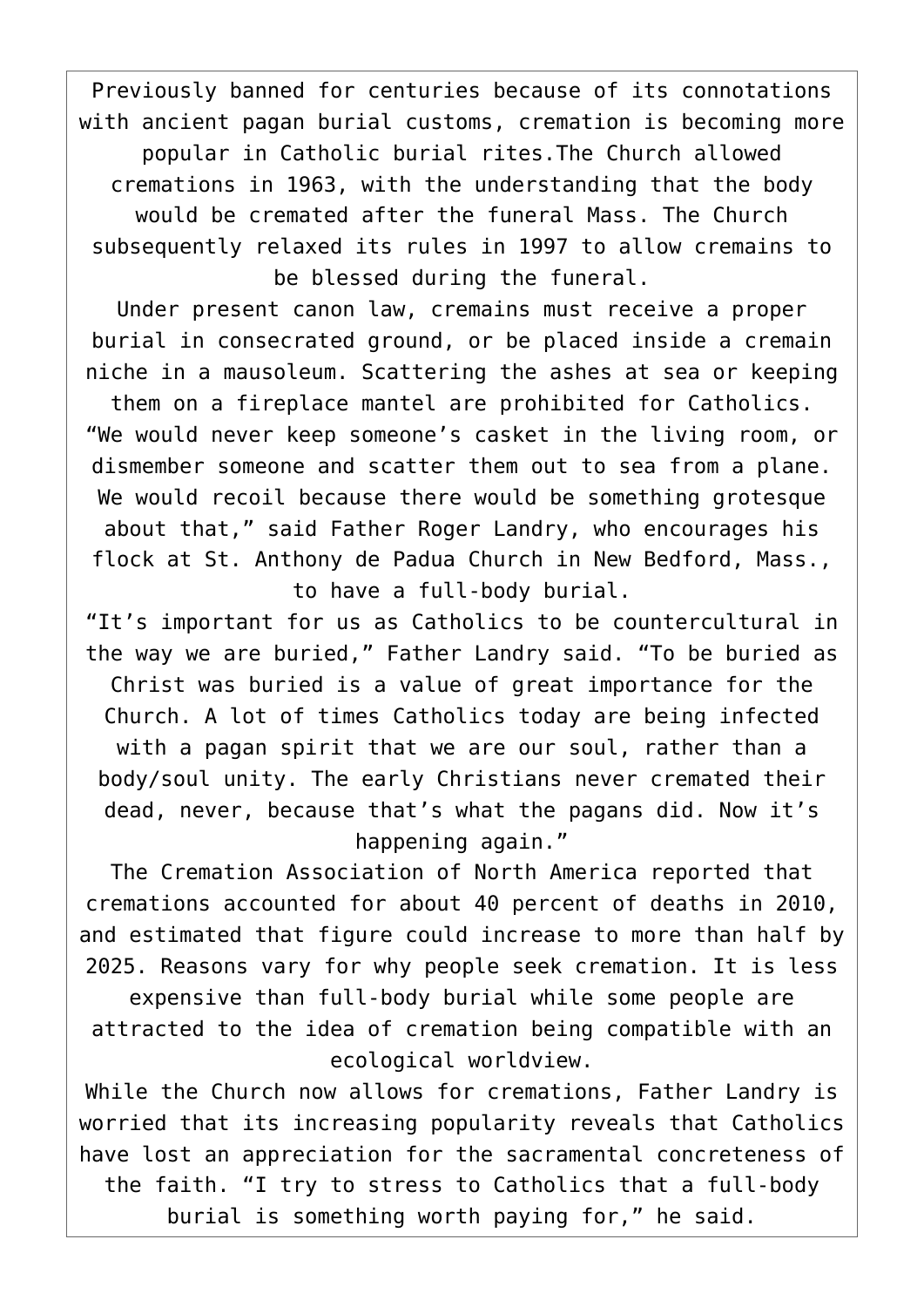"The Mass is the source of hope for those who have seen a loved one die, in that the family can see that their loved one might not die, but live forever. It's one of the greatest means by which the Christian community comes together to support a grieving family," Father Landry told Our Sunday Visitor.

#### **Ancient rite**

From the very beginnings of Christianity, borrowing from ancient Jewish burial practices, the dead were shown respect, and their bodies anointed and buried — as was Jesus' body after the crucifixion — with great care in anticipation of the final resurrection.

Writing in the third century, St. Jerome spoke of the "ancient Christian tradition" of the faithful singing hymns and psalms while the body of St. Paul the Hermit was carried to his grave.

St. Augustine made references to the Eucharist being offered at the last solemn rites of his mother, St. Monica, in 387.

St. Gregory of Nyssa also gave a detailed description of the funeral liturgy, complete with Eucharistic offering, of his sister, St. Macrina the Younger, in 379.

"If we look at the history of how Christians treated the body; the whole custom of funerals goes back to the beginnings of Christianity. It incorporates Jewish burial practice. The expectations of a bodily resurrection led the Christians to treat the body with reverence," said Father Richard Hilgartner, executive director of the [Secretariat of Divine](http://www.usccb.org/about/divine-worship/) [Worship](http://www.usccb.org/about/divine-worship/) for the U.S. Conference of Catholic Bishops.

"In the early centuries of Christianity, there was a clear sense that pagan mourning practices were really considered not appropriate for the Christian, because grief and sorrow were not an end to themselves, but were to be considered transitory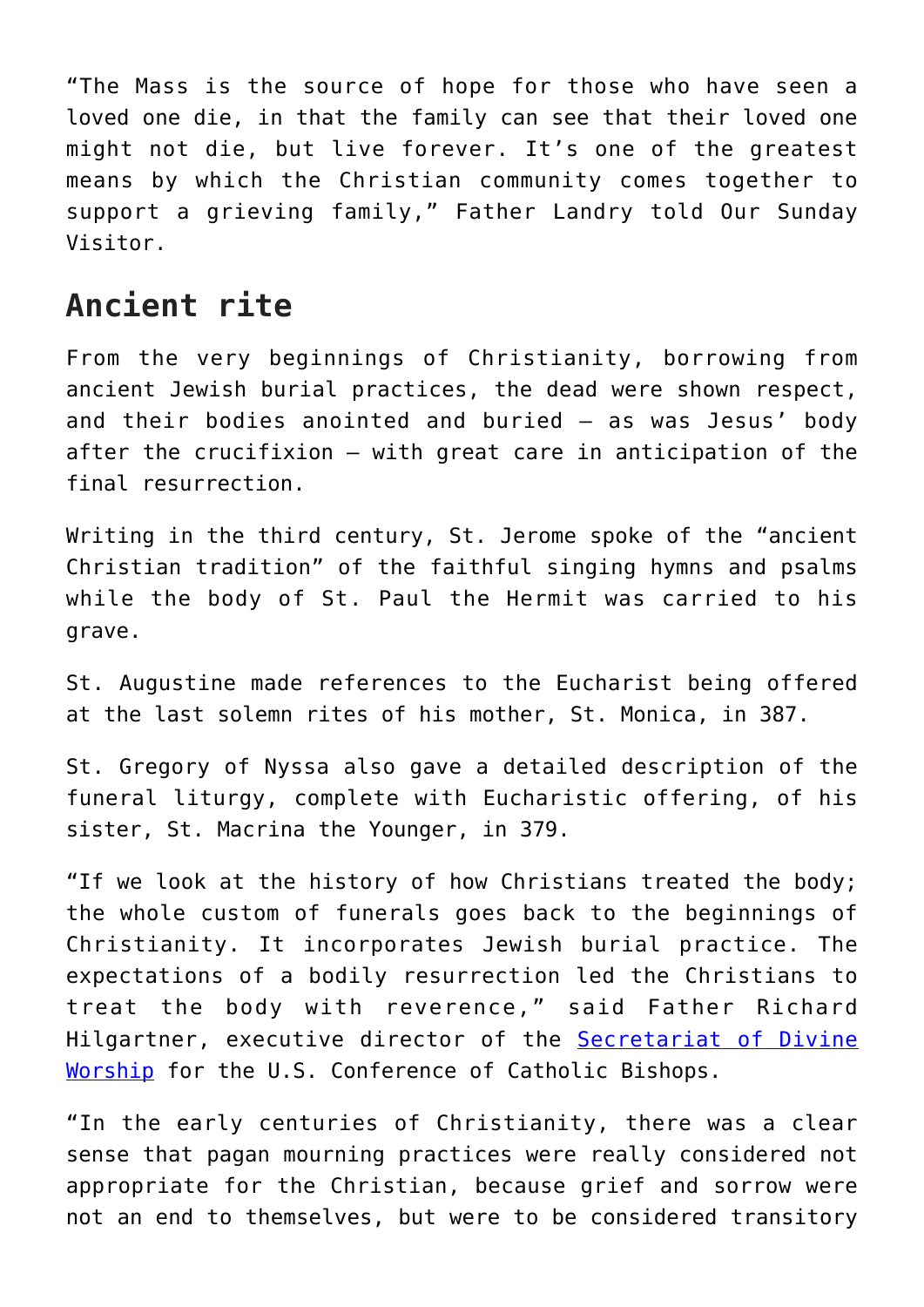or temporary. The preaching at death had to deal with the promise of the resurrection," Father Hilgartner said.

### **Rich in symbolism**

The ancient traditions are seen today in the Catholic Church's liturgy, where from the beginning of the funeral Mass the  $\text{cosket}$  - or, increasingly, cremains - is covered with a white linen, known as the pall, which evokes the white baptismal gown. The casket is also blessed with holy water, another reminder of the person's baptism, the day they were first given the promise of eternal life.

"The connection between baptism and the funeral Mass is very strong," Father Landry said.

"Right off the bat in the funeral Mass you see how the symbolism is rooted in the Eucharist, which is a source of life, a source of strength and nourishment, but also an offering of thanksgiving," Father Hilgartner said. "While it may not have the same joy and jubilation, even at the funeral Mass, when the community of God gathers together in sorrow, part of the consolation is in the gathering to offer praise to God and an offer of thanksgiving, being focused not just on the deceased but on Jesus."

It is also worth noting that the priest celebrating the Mass approaches the casket wearing white vestments.

| <b>Setting the Tone</b> |  |
|-------------------------|--|
|                         |  |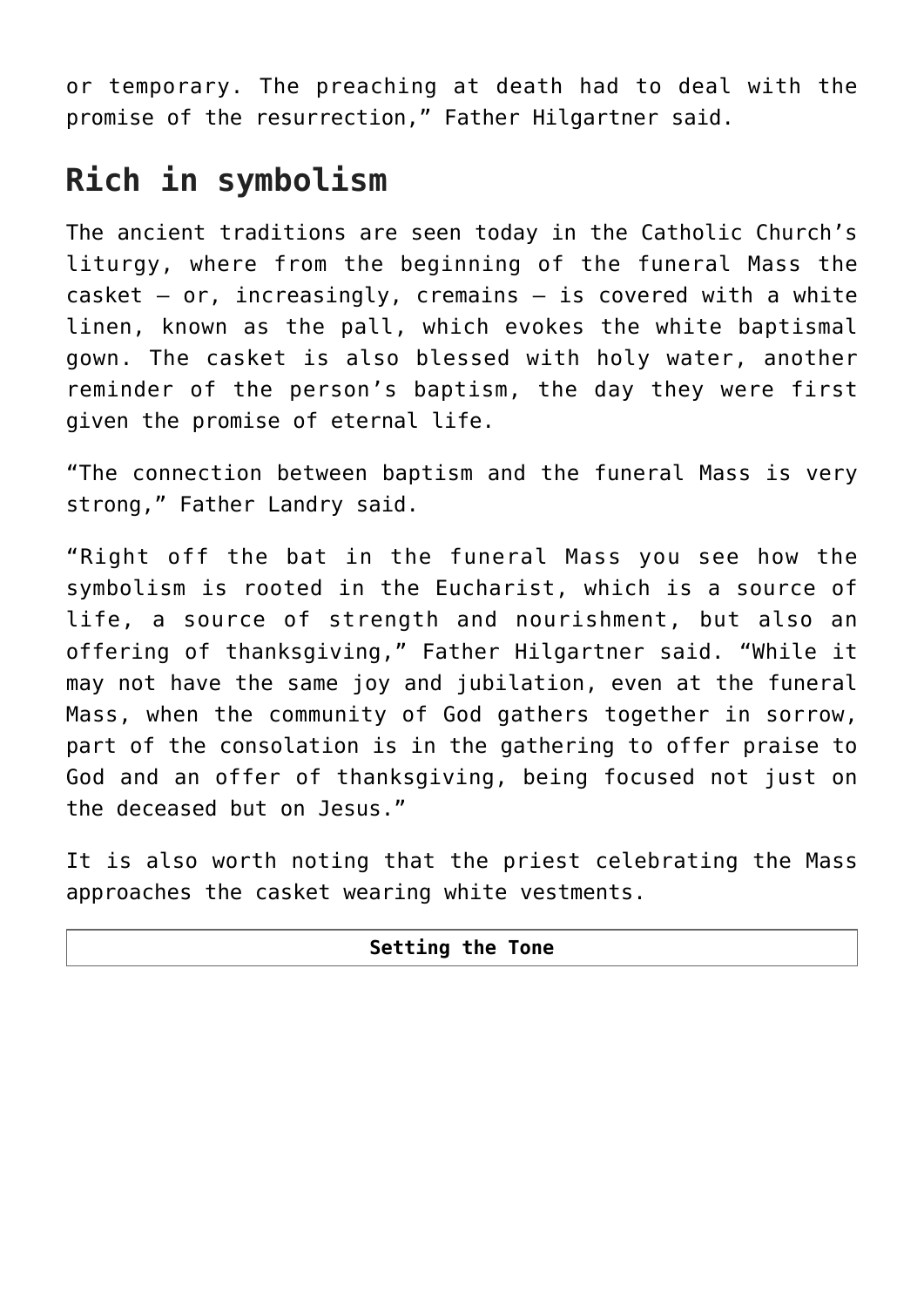Joking about someone's past indiscretions or reflecting about the person's love for peanut butter are not appropriate topics for remembering someone during a funeral Mass."It should be something serious, not frivolous, and not used for entertainment on the part of the people there. Funny bits are not appropriate," said Msgr. Robert T. Ritchie, the rector of St. Patrick's Cathedral in New York City.

Some priests allow mourners to offer a few words of remembrance at the end of a funeral, but oftentimes with conditions.

"Many priests have basically said it's not worth it to have words of remembrance," Father Roger Landry of Fall River, Mass., said.

"There are family members, who for example, are given an opportunity to speak three to five minutes, but go longer than that. In other places, some pastors will review the words prior to the person giving them, to make sure they would be appropriate for the Mass. That's what I do."

Father Landry said he once had to tell a young woman that she could not talk about how her late grandmother accepted her lesbian lifestyle. Another person had planned to joke about the deceased's alcoholism.

"That is obviously inappropriate to be said in Church," Father Landry said.

Though it is an understandable sentiment, Father Richard Hilgartner of the U.S. bishops' Secretariat of Divine Worship said pastors also have to guard against people presuming the deceased are in heaven.

"The challenge I think is that we believe when one dies there is this process of purification and of judgment. We can't presume this person is already in heaven. Of course, we're always praying to God to welcome this person into heaven. That's not about being mean or judgmental, but this the reality of who we are, and this process of

preparation and cleansing to meet God in heaven." Msgr. Ritchie said the words of remembrance should primarily focus on the person's faith and the love he or she had for Jesus Christ. "Sometimes, they're wonderful and will bring tears of joy to

people," he said.

Father Landry added that he gives a brief catechesis to anyone who wishes to offer words of remembrance.

"Anything said in church must have a relationship to building people up in the faith," he said.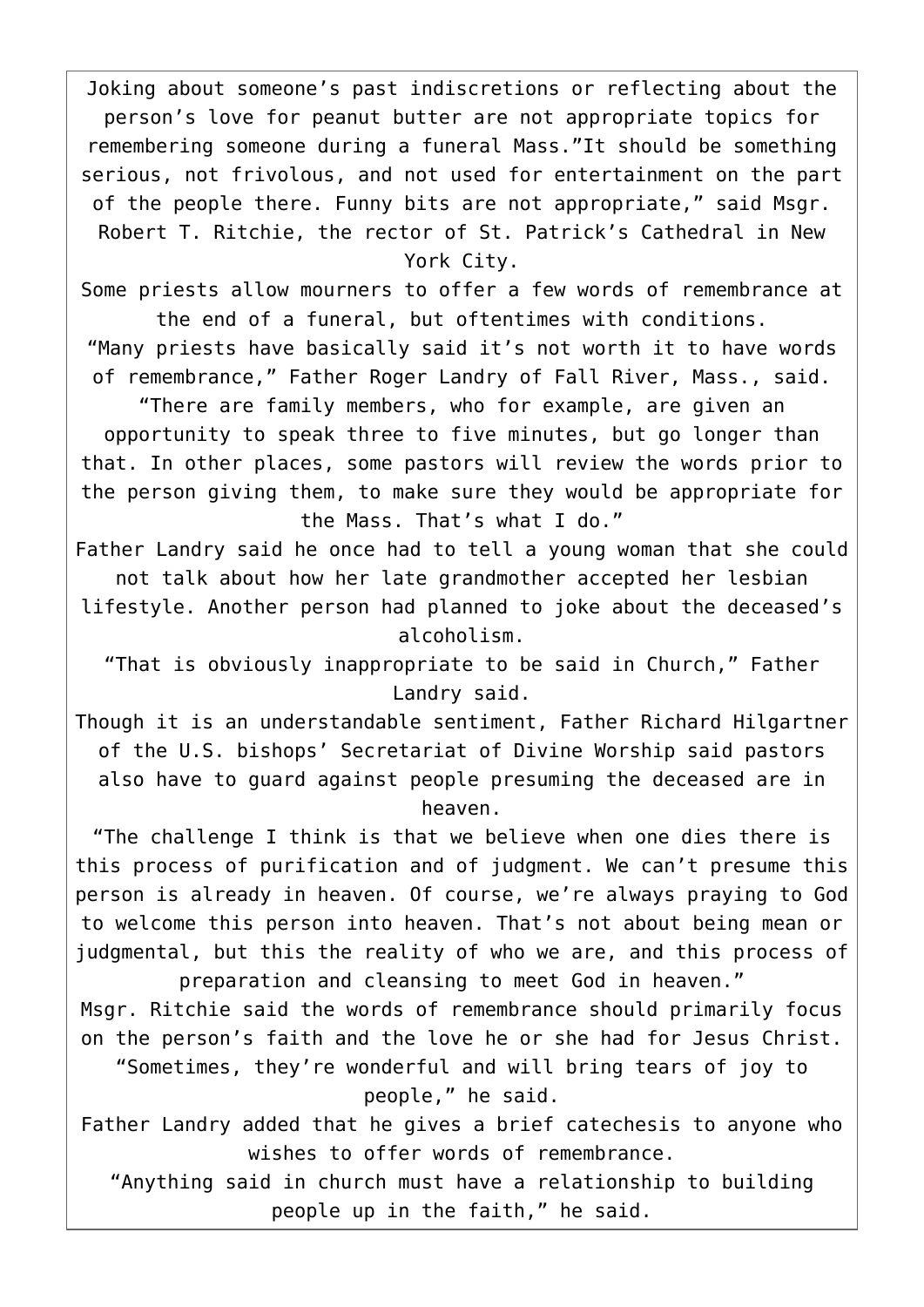"In the past, the priest wore black, symbolizing the sorrow of death. Now we use white vestments to remind ourselves of the promise the Christian received at baptism that they would rise again with the Lord," said Msgr. Robert T. Ritchie, the rector of [St. Patrick's Cathedral](http://www.saintpatrickscathedral.org/) in New York City.

The priest also blesses the covered casket with incense, a liturgical gesture that reminds or teaches the faithful that their prayers are rising to heaven, so that the deceased's soul may also ascend to be with God.

"The incense adds greater solemnity to a funeral. It shows that we are a sacramental people and helps us to remember God's blessing. We're able to unite our prayers with the prayers of Christ at the heavenly altar," Father Landry said.

After being blessed, the casket is brought to the front of the sanctuary and positioned in front of the paschal candle, which is another reminder of the light of Christ dispelling the darkness of death and promising eternal life. In some churches, a crucifix, Bible or the Gospels are placed on the casket.

#### **Liturgical elements**

Meanwhile, even before the coffin is brought into the church, the music already begins. Songs that correspond to consolation and the liturgy's focus on the Eucharist and eternal life are most appropriate, though most parishes give the family an opportunity to select hymns and sacred music that move them. Some examples of often-used songs include "Be Not Afraid," "I am the Bread of Life" and "I Heard the Voice of Jesus Say."

"Many like to have the 'Ave Maria' sung where we're asking Mary to pray for our loved one at the moment of death, and for us now," Father Landry said.

"What's appropriate is what flows from the liturgy. To just pick a song because it was somebody's favorite song misses the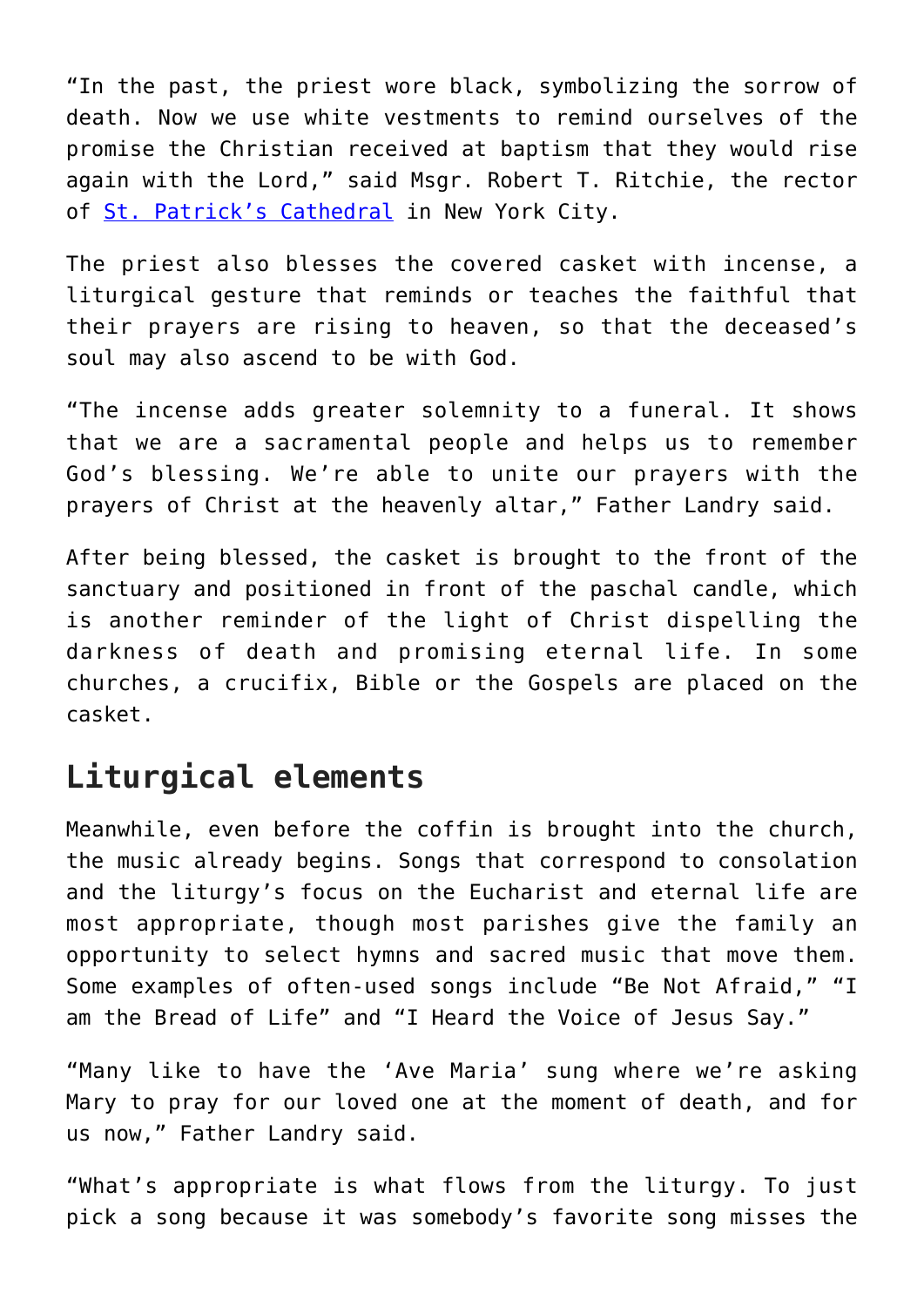point," Father Hilgartner added.

Though there is a central selection of about 35 suggested readings, Scripture passages can come from virtually the entire Bible.

"Here in New Bedford, when fishermen die, it is not uncommon at all to have the Gospel reading of Jesus walking on the water to Peter, with the connection to the stormy waters of life on earth and how we're called by the Lord to seek permission to come to him across stormy seas to the other shore," Father Landry said.

Family members, or those designated to take care of the funeral arrangements, are encouraged to meet with the priest and parish staff ahead of time to select the music and the readings they feel best correspond to the deceased's life.

"If there is a reading that touches their heart and reminds them of the person, then it is a perfect reading for them," Msgr. Ritchie said.

"I've discovered in the last 12 years that very often the family wants to be involved in choosing the Sacred Scriptures. As a pastor, I'm very happy to give the family a reason to go through God's Word that he has given us," Father Landry said. "It's a very moving time when I walk the families through the readings. Oftentimes they cry when they're reading the Scriptures because suddenly the meaning of the words hits them. It really does open them up to exactly what Jesus is telling them through his holy word in that moment."

## **Eulogizing the dead**

A sensitive topic that inevitably arises in Catholic funerals is that of the eulogy.

A eulogy — understood as a speech extolling the person's virtues, life and oftentimes elevating the deceased to virtual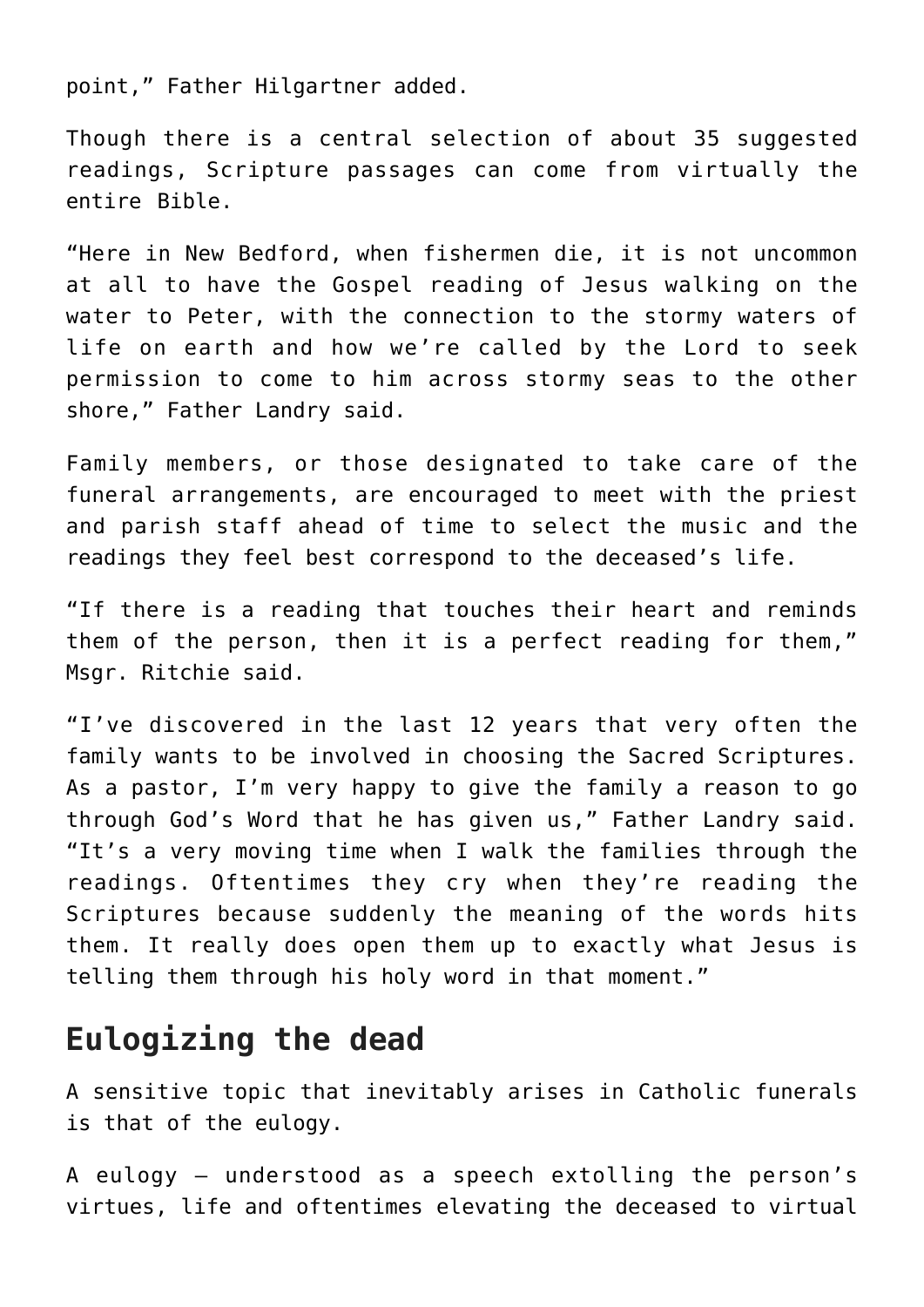sainthood by declaring them to be in heaven — is not allowed in Catholic funerals because it does not comport with the liturgy's focus on Jesus' saving actions and praying for the repose of the soul.

"The present tension at a funeral is the desire to be hopeful and offer consolation while at the same time not presuming anything about the deceased," Father Hilgartner said.

#### **Planning Ahead**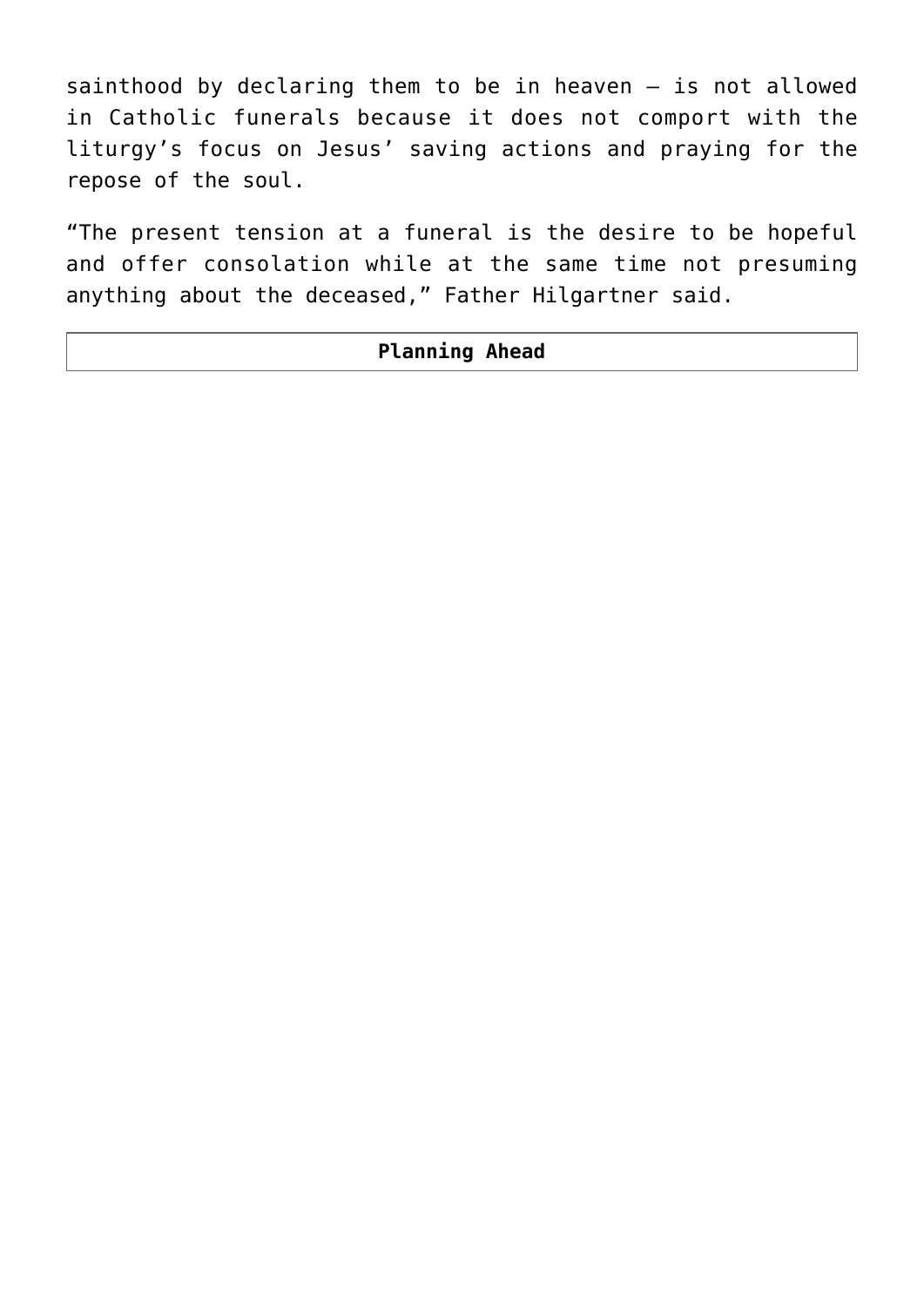Most people do not like to think about planning their funeral, which can be a stark reminder of their mortality. But Rosemary Kazyk, the steward for pastoral care at St. Mary Magdalen parish in Altamonte Springs, Fla., encourages people to at least write

down their wishes so their loved ones can know what to do. Most people don't want to talk about it with family or friends, so the families are left with the question, "What do we do now?" Kazyk told Our Sunday Visitor that people  $-$  no matter their age  $$ should plan what they want in terms of a funeral Mass, and that prearrangements be made with a funeral home.

And you should do it when you're well, because when you're sick, you don't want to talk about those kind of things, she said. People looking to make funeral arrangements should also arrange a visit with their pastor or the parish lay staff that can guide the families through the process of planning the funeral liturgy.

The parish will schedule the funeral Mass at the earliest and most convenient time for the family.

"I like to help people. We plan the liturgy with them. We try to make it as comforting as we can for them," she told OSV. "Someone asked me how I can do this, but it gives me joy knowing that I'm providing comfort to families during a tough time in their lives."

The families can choose the readings and music for the funeral. They also decide the people who will read the Scriptures during the Mass, and who will bring the gifts to the altar before Communion. Oftentimes, the deceased's grandchildren will be

selected to bring up the bread and wine. Depending on the pastor, a family member may be authorized to offer a few words of remembrance at the end of Mass, though many priests advise that the wake is the proper venue for such remarks.

Kazyk said her parish on average holds 70 to 80 funerals a year. Whether the deceased was an elderly person who passed away after a long illness or a young person or child who died suddenly in tragic circumstances, comforting the families can be a challenging task.

It's tough no matter what, she told OSV.

Some pastors will allow for brief "words of remembrance"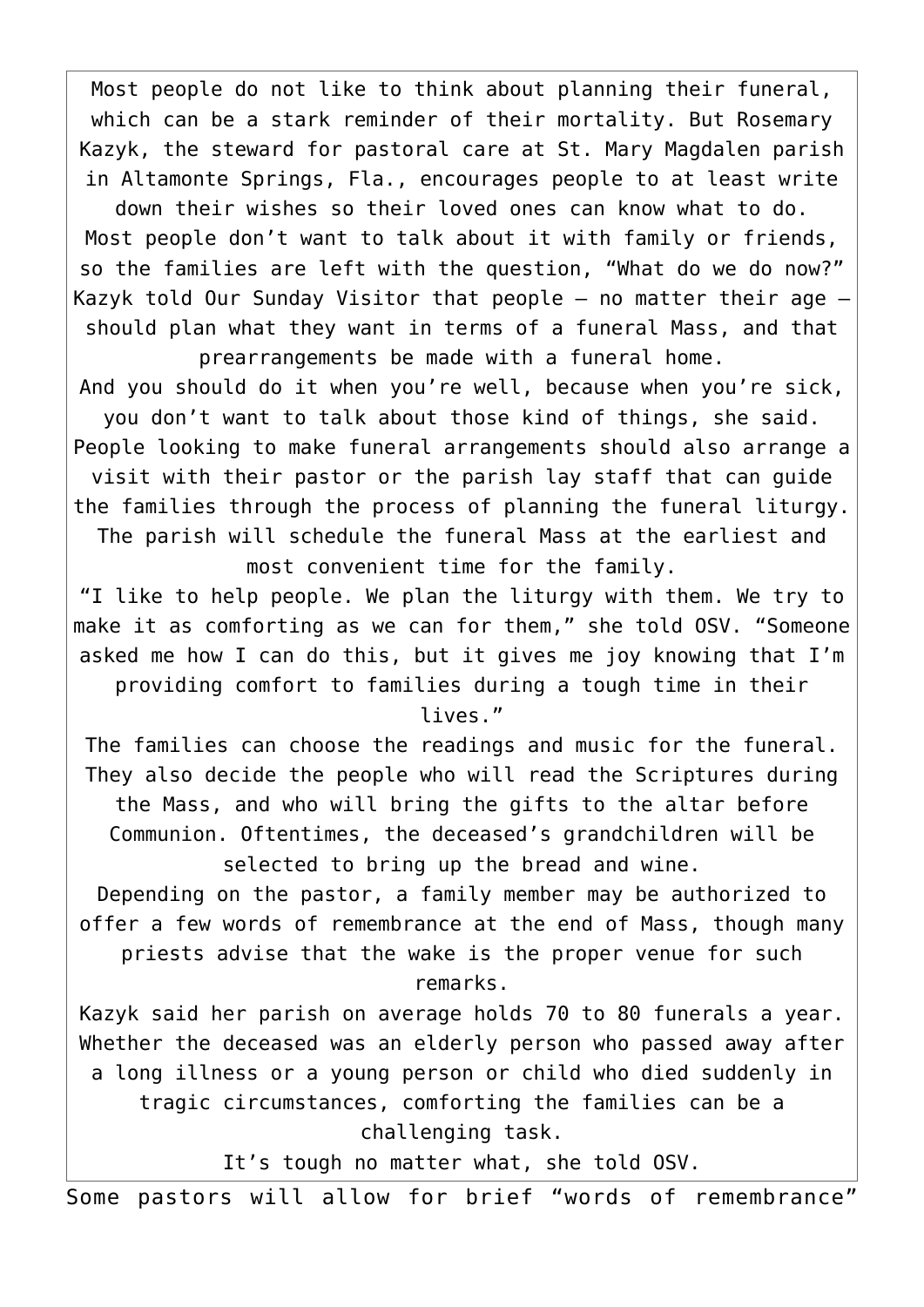immediately after holy Communion, but many say the appropriate time and setting for reminiscing and sharing on the person's life is at the wake, not the Mass.

"A eulogy is not liturgical. The Mass should be a concentration on what God is saying about the person and the family, and offering his mercy. It's not a time for the family to interject something before the final commendation, which I don't think is appropriate," said Deacon Henry Libersat of St. Mary Magdalen Parish in Altamonte Springs, Fla.

Deacon Libersat told OSV that he frequently ministers at wakes, for which the Church provides a liturgical prayer service. He said the wake is the right time and place for relatives and friends to speak and share stories of the deceased.

"The wake gives the people an opportunity to reflect more socially. At one of the last wakes I went to, someone got up and had the people laughing in stitches," he said. "There was healing there. It is very pastoral as far as I'm concerned to encourage that kind of thing."

However, the general culture's increasing secularization is challenging the Church in how to convey the theological background and sacramentality of a funeral Mass to mourners who are more likely than ever to be estranged from the Catholic faith or atheistic in their daily lives.

"There is a wide variety of families today who are having funeral Masses. Often, they're very faithful families where the person who died lived a life of faith and passed it to people who received it in good soil. Those, in many cases, are one of the most beautiful Masses you'll have at a church," Father Landry said.

"In other cases, you may have children or grandchildren who are distant from the Church, and other times they can come into church with a consumerist mindset that whatever they